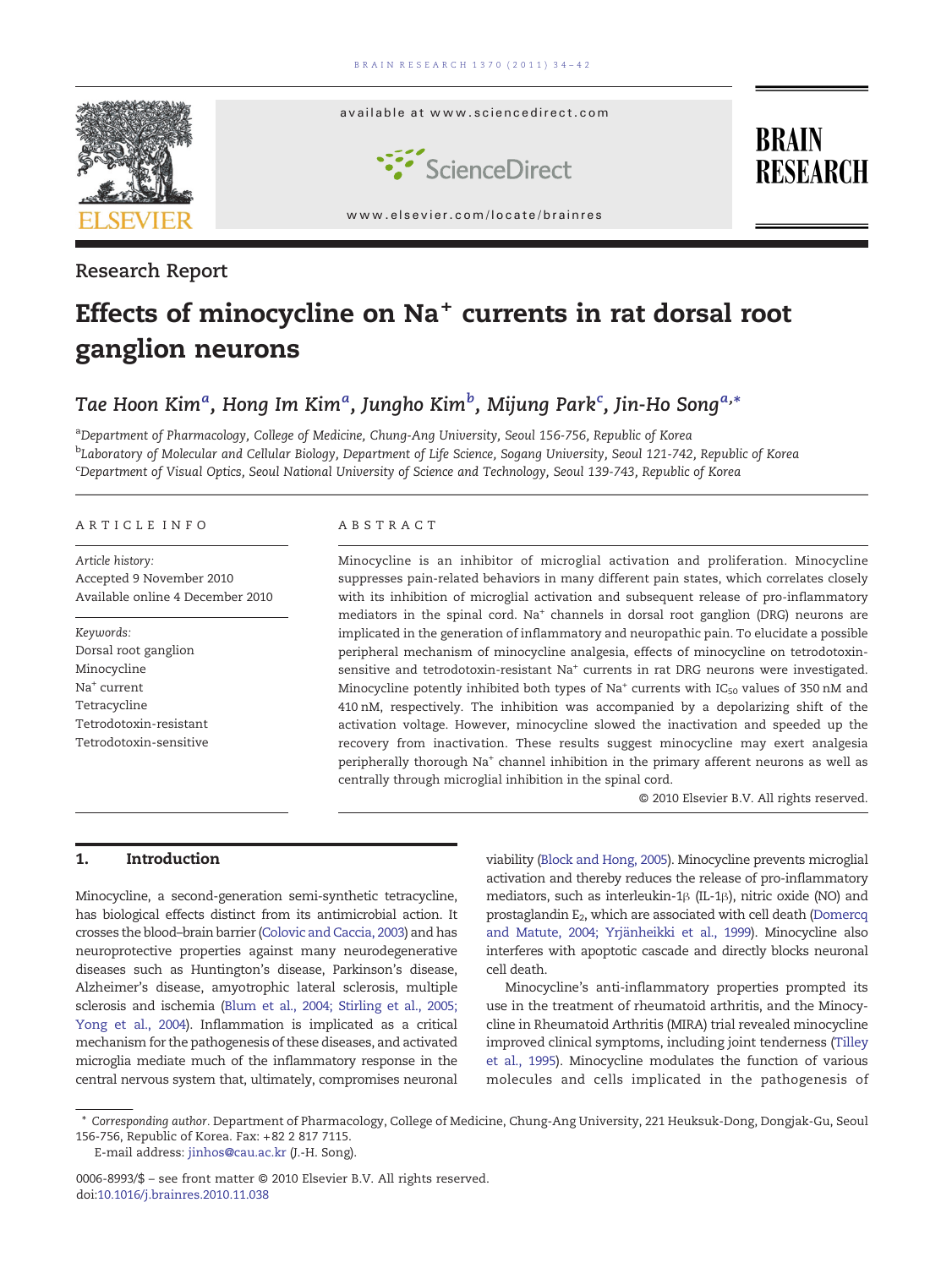A

inflammatory arthritis. In particular, minocycline inhibits human synovial collagenase from rheumatoid tissue, both in vivo and in vitro ([Greenwald et al., 1987\)](#page-8-0); phospholipase  $A_2$ , by interacting with the substrate [\(Pruzanski et al., 1992\)](#page-8-0); T cell proliferation, and production of IL-2, interferon-γ (IFN-γ) and tumor necrosis factor-α (TNF-α) ([Kloppenburg et al., 1995](#page-8-0)); and NO synthases induced by IL-1β, lipopolysaccharide, or IFN-γ, at the level of RNA expression and translation of the enzyme [\(Amin et al., 1996](#page-7-0)).

Both a neuropathic pain induced by sciatic nerve ligation and a formalin-induced inflammatory pain activate spinal cord microglia, and a single intrathecal injection of activated microglia can cause thermal hyperalgesia in naive mice ([Cho](#page-7-0) [et al., 2006; Narita et al., 2006\)](#page-7-0). In various pain models minocycline suppresses pain behaviors, and this correlates closely with its inhibition of microglial activation and subsequent pro-inflammatory cytokine release in the spinal cord ([Gu et al., 2004; Ledeboer et al., 2005; Raghavendra et al.,](#page-8-0) [2003; Zanjani et al., 2006\)](#page-8-0). Moreover, minocycline reduces both c-Fos positive cells in the spinal dorsal horn and paw edema induced by formalin injection [\(Cho et al., 2006](#page-7-0)).

Voltage-gated Na+ channels play a critical role in regulating primary afferent neuron excitability. Changes in the expression, distribution, and/or function of Na<sup>+</sup> channels in these neurons can lead to chronic neuropathic and inflammatory pain [\(Amir et al., 2006; Cummins et al., 2007](#page-7-0)). Of the nine Na<sup>+</sup> channel  $\alpha$ -subunits, tetrodotoxin-sensitive (TTX-S) Na<sub>V</sub>1.1,  $Na<sub>V</sub>1.6$  and  $Na<sub>V</sub>1.7$ , and tetrodotoxin-resistant (TTX-R)  $Na<sub>V</sub>1.8$  and  $Na<sub>V</sub>1.9$  are expressed in dorsal root ganglion (DRG) neurons ([Black et al., 2004; Goldin, 2001\)](#page-7-0). Na<sub>v</sub>1.7, Na<sub>v</sub>1.8 and  $\text{Na}_{\text{V}}1.9$  are predominantly expressed in nociceptive neurons, and are closely associated with the development of an abnormal pain state [\(Akopian et al., 1996; Cummins et al.,](#page-7-0) [2007; Dib-Hajj et al., 1998; Djouhri et al., 2003\)](#page-7-0).

Studies have mostly explained minocycline's analgesic activity in the context of its inhibition of microglial activation in the spinal cord. Moreover, [Cho et al. \(2006\)](#page-7-0) showed that minocycline inhibited the synaptic currents of substantia gelatinosa neurons in the spinal dorsal horn but not the electrical properties of DRG neurons. However, we have observed that minocycline quite potently inhibits both TTX-S and TTX-R Na<sup>+</sup> currents in rat DRG neurons. This suggests that minocycline may reduce pain peripherally through inhibition of Na<sup>+</sup> currents in sensory neurons.

#### 2. Results

#### 2.1. Effects of minocycline on  $Na<sup>+</sup>$  currents in rat DRG neurons

TTX-S and TTX-R Na<sup>+</sup> currents in rat DRG neurons were separately recorded using the method described in section 4.2. After establishing a whole-cell configuration, neurons were voltage-clamped at −80 mV. Na+ currents were evoked by means of depolarizing step pulses to 0 mV at 15-s intervals. Examples of TTX-S and TTX-R Na<sup>+</sup> current traces are shown in Fig. 1A and B, respectively. Activation and inactivation kinetics of the TTX-S Na+ current were much faster than those of the TTX-R Na+ current were. Minocycline inhibited both peak Na+



root ganglion neurons. (A, B) Typical TTX-S (A) and TTX-R (B) Na+ current traces before and after 10 min minocycline (300 nM) treatment, and after 10 min of washout. Currents were elicited by depolarizing steps of 10-ms (A) or 40-ms (B) duration to 0 mV from a holding potential of −80 mV at 15-s intervals. (C) Time course of Na<sup>+</sup> current inhibition by minocycline (TTX-S,  $n=7$ ; TTX-R,  $n=7$ ).

currents almost equally, and the effects were reversible (Fig. 1C). Minocycline (300 nM) for 10 min inhibited TTX-S Na<sup>+</sup> current to  $60 \pm 4\%$  of the control (n=7) and TTX-R Na<sup>+</sup> current to  $62 \pm 4\%$  of the control (n=7). After a 10 min washout, TTX-S and TTX-R Na<sup>+</sup> currents recovered to  $92 \pm 8\%$  and  $87 \pm 7\%$ of the control, respectively.

Minocycline not only reduced the peak currents but also slowed their inactivation (Fig. 1A and B). Inactivation time constant was obtained by fitting the decay phase of the current trace to a single exponential function. At 0 mV, the time constant was  $0.40 \pm 0.01$  ms for TTX-S Na<sup>+</sup> current (n=7) and  $8.25\pm0.54$  ms for TTX-R Na<sup>+</sup> current ( $n=7$ ). After treatment with minocycline (300 nM), they increased to  $0.81 \pm 0.03$  ms  $(P< 0.001)$  and  $17.34 \pm 2.51$  ms  $(P< 0.01)$ , respectively.

The dose–response relationship for minocycline inhibition of peak Na<sup>+</sup> currents was measured [\(Fig. 2](#page-2-0)). Depolarizing step pulses to 0 mV from a holding potential of −80 mV were employed to generate Na<sup>+</sup> currents. Peak currents were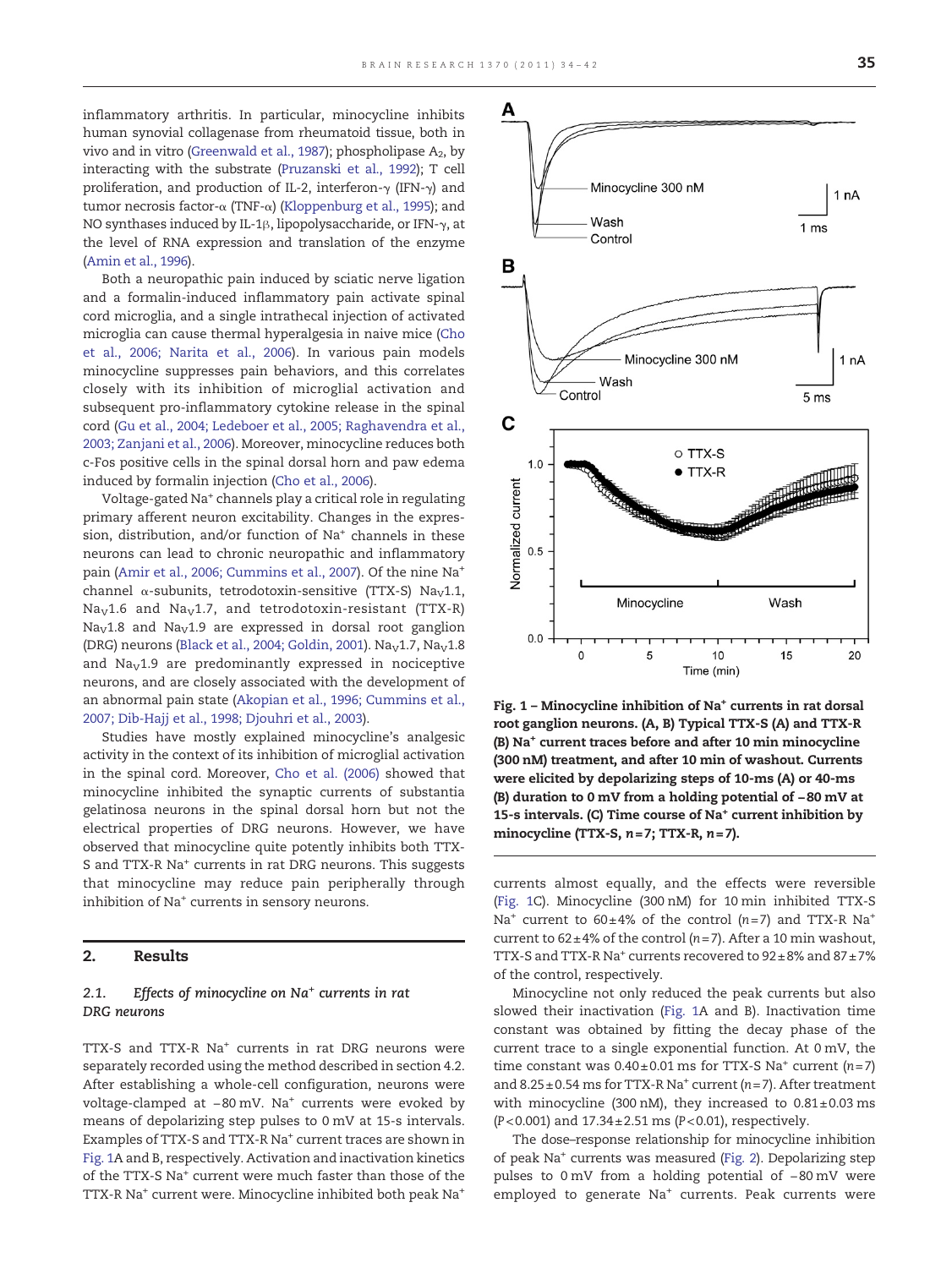<span id="page-2-0"></span>

Fig.  $2$  – Dose–response relationship of the Na<sup>+</sup> current inhibition by minocycline and tetracycline. Peak current amplitude at a 10 min application of drugs  $(I_{\text{drug}})$  was normalized to the control current (I<sub>control</sub>), and plotted against the drug concentration. Every measurement was carried out in a different cell ( $n = 7-9$ ). The means of the data were fitted with the Hill equation, to yield smooth lines.

measured in the absence and presence of minocycline for 10 min. Data were collected from 7 to 9 different cells for each minocycline concentration. The mean values of the peak current fraction were fitted with the following Hill equation:

$$
I_{minocyclic} / I_{control} = 1/\left\{1 + ([minocyclic]/IC_{50})^{h}\right\}
$$

where  $I_{\text{minocyclic}}$  is peak current in the presence of minocycline, Icontrol is the control peak current, [minocycline] is the minocycline concentration,  $IC_{50}$  is the half-maximal inhibitory concentration, and h is the Hill coefficient. Best fits were achieved when IC<sub>50</sub> and h were 350 nM and 0.91, respectively, for TTX-S Na<sup>+</sup> current, and 410 nM and 1.04, respectively, for TTX-R Na+ current. Tetracycline also inhibited Na<sup>+</sup> currents but less potently than minocycline did (Fig. 2).

#### 2.2. Effects of minocycline on the activation of Na+ currents

Activation curves were constructed with the membrane potential held at −90 mV (TTX-S) or −80 mV (TTX-R) and the application of a series of test pulses to voltages ranging from −55 to +50 mV, in 5-mV increments at 5-s intervals. [Fig. 3](#page-3-0)A and B show examples of the current families for TTX-S and TTX-R Na<sup>+</sup> currents, respectively, in the absence and presence of minocycline (500 nM) for 10 min.

The peak Na<sup>+</sup> current at each membrane potential was plotted to form current–voltage (I–V) curves [\(Fig. 3](#page-3-0)C). The current activation threshold was approximately −45 mV for TTX-S Na+ current and−30 mV for TTX-R Na+ current. Themaximal inward current occurred at approximately −15 mV and −10 mV, respectively, which shifted in the positive direction after minocycline treatment. The reversal potential for both types of Na<sup>+</sup> currents was approximately +28 mV, which was close to the equilibrium potential calculated from the intracellular and extracellular Na+ concentrations. Minocycline did not change the reversal potential, implying that minocycline did not interfere with the Na<sup>+</sup> selectivity of the channels.

The current inhibition by minocycline was voltage depen-dent [\(Fig. 3D](#page-3-0)). In both types of  $Na<sup>+</sup>$  currents, the inhibition strengthened as membrane potential increased, up to −30 mV for TTX-S current and −15 mV for TTX-R current, but it then weakened as membrane potential increased further.

The voltage-dependent  $Na<sup>+</sup>$  current conductance (G) was calculated with the following equation:

$$
G=I/\left(V_m{-}V_{rev}\right)
$$

where I is the peak Na<sup>+</sup> current for each test pulse potential  $(V<sub>m</sub>)$  and  $V<sub>rev</sub>$  is the reversal potential. G was fitted using the following Boltzmann equation:

$$
G/G_{\text{max}} = 1/{1 + \exp[(V_{1/2} - V_{\text{m}})/k]}
$$

where  $G_{\text{max}}$  is the maximal conductance at +20 mV,  $V_{1/2}$  is the membrane potential at half-maximal conductance and k is the slope factor.

Minocycline produced a depolarizing shift in the conductance-voltage (G-V) curve and increased the slope factor in both types of Na<sup>+</sup> currents [\(Fig. 3E](#page-3-0)). In TTX-S Na<sup>+</sup> current,  $V_{1/2}$  and k were calculated to be −28.0±1.8 mV and 6.14±0.21 mV, respectively (n= 9). After 10 min minocycline (500 nM) treatment, they changed by 6.8±0.3 mV and 2.66±0.10 mV, respectively, which differed significantly from the time-dependent, spontaneous changes in the solvent (DMSO 0.1%, v/v), i.e., −3.7±0.7 mV (P<0.001) and  $0.20 \pm 0.28$  mV (P<0.001), respectively (n=7). In TTX-R Na<sup>+</sup> current,  $V_{1/2}$  and k were -14.1±0.9 mV and 4.80± 0.22 mV, respectively  $(n=7)$ . In the presence of minocycline (500 nM for 10 min), they changed by  $4.3\pm0.5$  mV and  $1.85\pm$ 0.24 mV, respectively, which differed significantly from the spontaneous shifts of -1.7±0.7 mV (P<0.001) and 0.42±0.24 mV  $(P<0.01)$ , respectively  $(n=8)$ .

#### 2.3. Effects of minocycline on the steady-state inactivation of Na+ currents

The voltage dependence of steady-state inactivation was estimated by measuring the peak current amplitude elicited by a test pulse to 0 mV after a 10-s pre-pulse to potential over the range of −120 to −40 mV. [Fig. 4](#page-4-0)A and B show typical families of TTX-S and TTX-R Na<sup>+</sup> currents, respectively, before and after treatment with 500 nM minocycline for 10 min. Minocycline reduced the maximal TTX-S and TTX-R Na+ current elicited from the most hyperpolarized pre-pulse potentials by  $47 \pm 4\%$  and  $46 \pm 3\%$ , respectively.

For construction of the steady-state inactivation curve, normalized peak Na<sup>+</sup> current was plotted against the prepulse potential [\(Fig. 4C](#page-4-0)), and fitted with a Boltzmann function according to the equation:

$$
I/I_{\text{max}} = 1/\{1 + \exp[(V_h - V_{1/2})/k]\}
$$

where I is the current amplitude,  $I_{\text{max}}$  is the maximal current amplitude elicited from the most hyperpolarized pre-pulse potential,  $V<sub>h</sub>$  is the pre-pulse potential,  $V<sub>1/2</sub>$  is the membrane potential at half-maximal I, and k is the slope factor.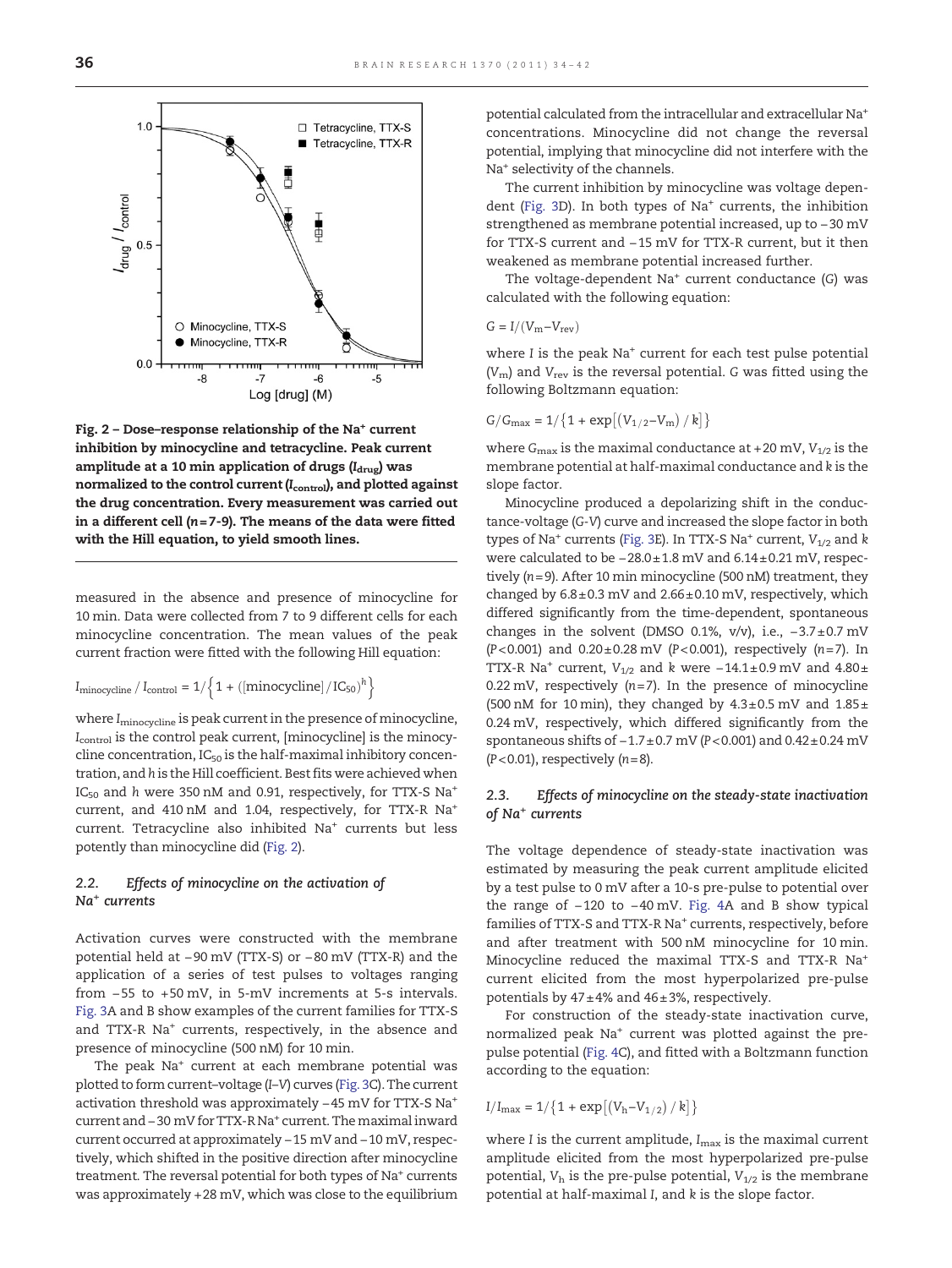<span id="page-3-0"></span>

Fig. 3 – Effect of minocycline on the voltage dependency of Na+ current activation. Membrane potential was held at −90 mV (A) or −80 mV (B), and currents were evoked with test pulses (A, 10 ms; B, 40 ms) to potentials ranging from −55 mV to +50 mV in 5-mV increments. (A, B) Examples of TTX-S (A) and TTX-R (B) Na<sup>+</sup> current families before and after 10 min treatment with minocycline (500 nM). (C) Normalized current–voltage (I–V) relationships for the currents shown in panels A and B. (D)Voltage-dependence of minocycline inhibition of Na<sup>+</sup> currents. Currents after treatment with minocycline (I<sub>minocycline</sub>) were normalized to the control current (Icontrol). (E) Conductance-voltage (G-V) relationships derived from I–V data. Conductance was normalized with respect to the maximal conductance at +20 mV and plotted against the test potential (TTX-S,  $n=9$ ; TTX-R,  $n=7$ ). Curves were drawn after fit with a Boltzmann function.

The  $V_{1/2}$  and k for TTX-S Na<sup>+</sup> current were calculated to be −83.7± 1.2 mV and 6.41± 0.24 mV, respectively (n= 8). After treatment with minocycline (500 nM) for 10 min, they changed by  $1.1\pm0.6$  mV and  $1.42\pm0.17$  mV, respectively. These changes were small but differed statistically from the spontaneous changes of −2.6±0.3 mV (P<0.001) and 0.27± 0.16 mV (P< 0.001), respectively (n=7). For the TTX-R Na<sup>+</sup> current, the  $V_{1/2}$  and k were −52.0±1.1 mV and 4.77± 0.18 mV, respectively (n=8). In the presence of minocycline (500 nM) for 10 min, they changed by −0.9±0.4 mV and 1.77±0.32 mV, respectively, which differed statistically from the spontaneous changes of −2.6± 0.7 mV (P<0.05) and  $0.47 \pm 0.23$  mV (P<0.01), respectively (n=7).

#### 2.4. Effects of minocycline on the recovery of  $Na<sup>+</sup>$  currents from inactivation

Recovery of Na+ currents from inactivation was assessed using a two-pulse protocol and varying the inter-pulse duration. Holding potential and inter-pulse potential were both −100 mV. The first pulse inactivates the Na<sup>+</sup> currents and the current in response to the second pulse reflects the recovered Na<sup>+</sup> current fraction that is dependent on inter-pulse duration. The recovered fraction was fitted with the sum of exponentials:

 $I = A_1[1-\exp(-t/\tau_1)] + A_2[1-\exp(-t/\tau_2)] + A_3[1-\exp(-t/\tau_3)] + C,$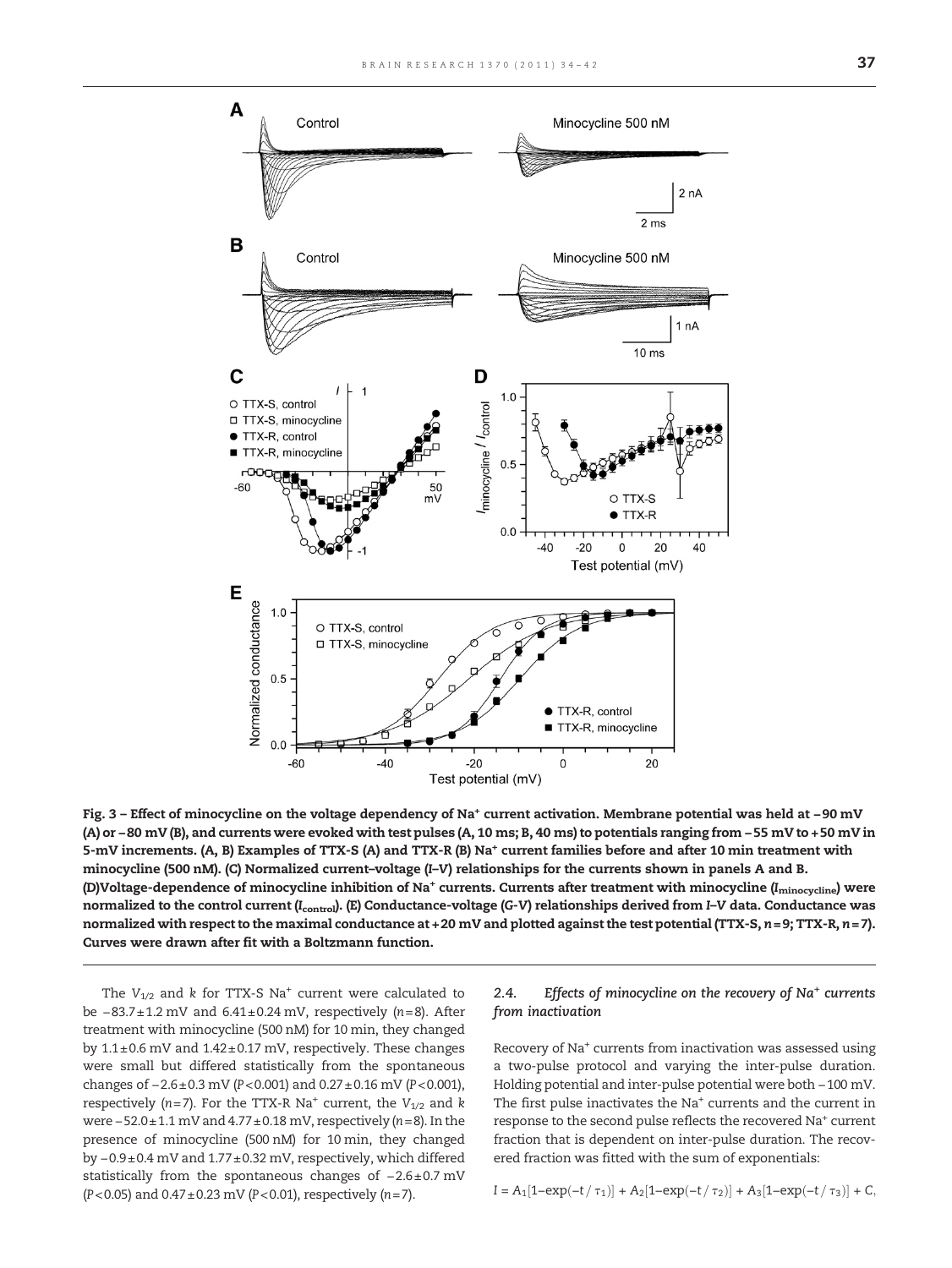<span id="page-4-0"></span>

Fig. 4 – Effects of minocycline on the steady-state inactivation of Na+ currents. Membrane potential was held at −100 mV and an inactivating pre-pulse of 10 s was given between −120 mV and −40 mV in 10-mV increments, which was immediately followed by a depolarizing pulse (A, 10 ms; B, 40 ms) to 0 mV. (A, B) Examples of TTX-S (A) and TTX-R (B) Na<sup>+</sup> current families obtained by this protocol before and after 10 min treatment with minocycline (500 nM). (C) Steady-state inactivation curves. Current normalized to a maximal control current was plotted against the pre-pulse potential (TTX-S,  $n=8$ ; TTX-R,  $n=8$ ). Curves were drawn after fit with a Boltzmann function.

where I is the current normalized to the second pulse,  $A_1$ ,  $A_2$  and A<sub>3</sub> are the relative proportions of each exponential,  $τ_1$ ,  $τ_2$  and  $τ_3$ are recovery time constants, t is the inter-pulse duration in ms, and C is the proportion of the current already recovered before the measurement limit of 0.1 ms.

The recovery time courses before and after minocycline treatment (500 nM) for 10 min are shown in [Fig. 5.](#page-5-0) The recovery of TTX-S Na+ current from inactivation was best expressed as 0.89[1−exp(−t/4.6)]+ 0.11[1−exp(−t/123)] (n= 7) in the control condition, and 0.79[1−exp(−t/4.7)]+ 0.21[1−exp(−t/30)] in the presence of minocycline. In TTX-R Na<sup>+</sup> current the recovery time course was best expressed as 0.42[1−exp(−t/1.1)]+ 0.23 [1−exp(−t/24)]+ 0.15[1−exp(−t/884)]+ 0.2, with n=8. Minocycline greatly speeded up the recovery time course, described as 0.56  $[1-exp(-t/2.3)] + 0.44.$ 

#### 3. Discussion

Minocycline reduced the amplitudes of both TTX-S and TTX-R Na+ currents in rat DRG neurons at nanomolar concentration with a similar potency. Tetracycline also inhibited Na+ currents but less potently than minocycline did. The minocycline inhibition was accompanied by a depolarizing shift in the G-V curve and an increase in its slope factor. These changes are predicted to suppress the neuronal excitability further. In nociceptive neurons TTX-S Na<sub>V</sub>1.7 channels act to boost subthreshold potential bringing the cell to closer to the action potential threshold for TTX-R Na<sub>V</sub>1.8 channels ([Dib-Hajj et al.,](#page-7-0) [2007](#page-7-0)). The depolarizing shift in the voltage dependence of activation would reduce window currents and hence the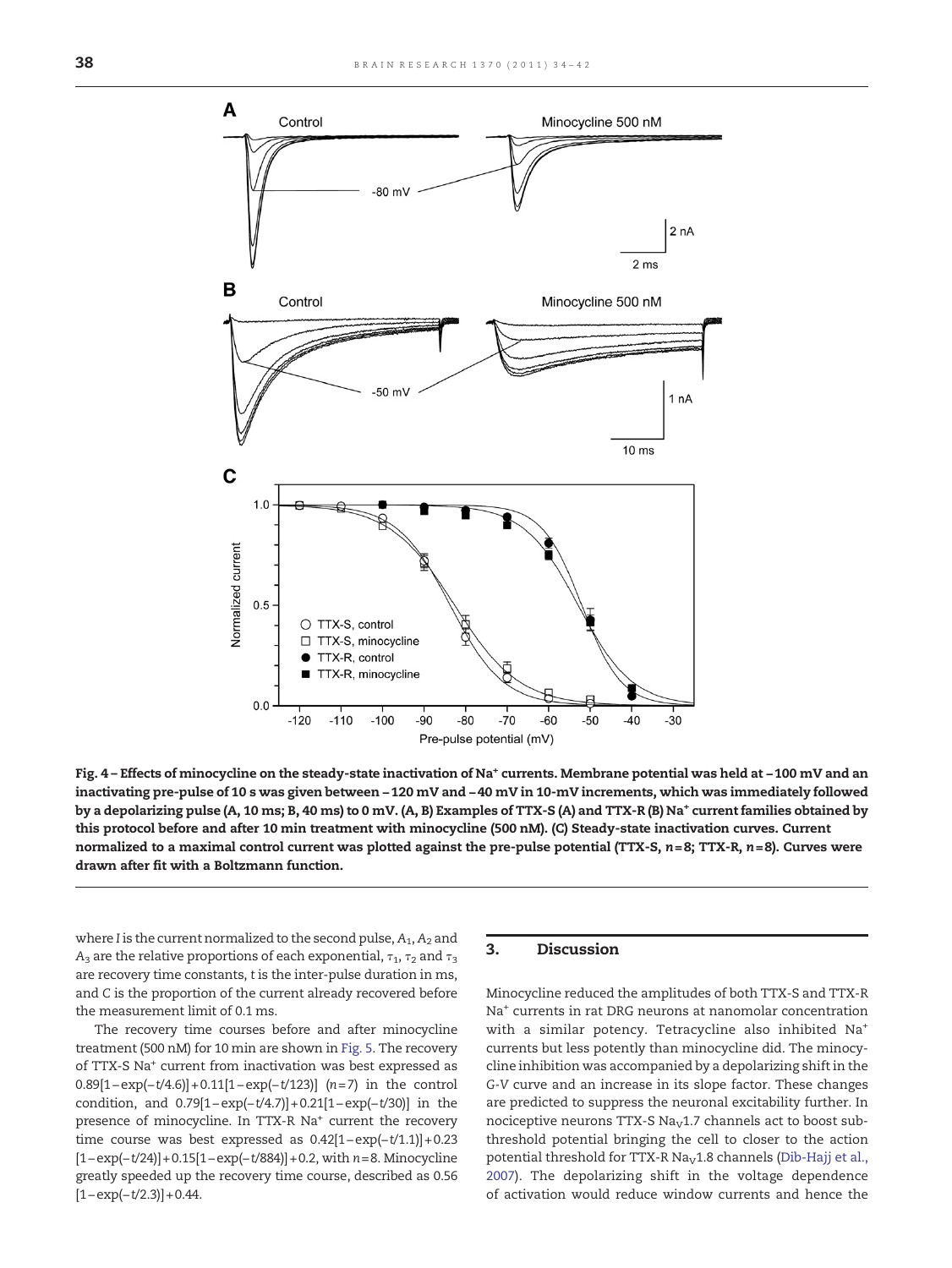<span id="page-5-0"></span>

Fig.  $5$  – Effects of minocycline on the recovery of Na<sup>+</sup> currents from inactivation. Two identical pulses of 10-ms (TTX-S) or 40-ms (TTX-R) duration, to 0 mV from a holding potential of −100 mV, were separated by an inter-pulse (−100 mV) duration of increasing amount of time. The protocol was run before and after 10 min minocycline treatment (500 nM). Current in response to the second pulse was normalized and plotted as a function of the inter-pulse duration, on a logarithmic scale (TTX-S,  $n=7$ ; TTX-R,  $n=8$ ). Curves were obtained by fitting the plotted data to an exponential function.

sub-threshold potential generation. Minocycline affected the steady-state inactivation of two Na<sup>+</sup> currents only to a small degree. However, minocycline considerably slowed the inactivation of both Na<sup>+</sup> currents, and speeded up their recovery rates from inactivation. These effects should rather enhance excitability and support the high frequency firing of the sensory neurons. At micromolar concentration of minocycline, however, Na<sup>+</sup> currents were blocked entirely. Thus, the latter effects may be of no consequence at a higher concentration.

Our result is in sharp contrast to the study by [Cho et al.](#page-7-0) [\(2006\)](#page-7-0) showing minocycline at concentrations as high as 100 μM had no effect at all on Na<sup>+</sup> currents in rat DRG neurons. Their Na<sup>+</sup> currents, however, were mixed with  $K^+$  currents, and were not identified as Na+ currents using TTX or kinetic characteristics. In another study, minocycline at 100 μM blocked Na+ current in rat hippocampal neurons by only 20%, with an IC<sub>50</sub> value of 67  $\mu$ M ([González et al., 2007\)](#page-8-0). In contrast, our results show minocycline at 3 μM almost completely blocking both TTX-S and TTX-R Na<sup>+</sup> currents in DRG neurons, with  $IC_{50}$  values of 350 nM and 410 nM, respectively [\(Fig. 2\)](#page-2-0). In addition, minocycline shifted the activation voltage of hippocampal Na<sup>+</sup> current toward more hyperpolarizing potentials, while it produced a depolarizing shift in DRG Na<sup>+</sup> currents [\(Fig. 3\)](#page-3-0). The huge difference in minocycline's potency and mode of action between these two tissues may arise from the different Na<sup>+</sup> channel isoforms they express. TTX-S Na<sub>v</sub>1.1, Na<sub>v</sub>1.2, and Na<sub>v</sub>1.6 comprise hippocampal Na<sup>+</sup> current, whereas, in DRG neurons, Na<sub>V</sub>1.1, Na<sub>V</sub>1.6, and Na<sub>V</sub>1.7 shape TTX-S Na<sup>+</sup> current, and Na<sub>V</sub>1.8 and Na<sub>V</sub>1.9 shape TTX-R Na<sup>+</sup> current [\(Black et al., 2004; Goldin,](#page-7-0) [2001](#page-7-0)). Alternatively, Na<sup>+</sup> current inhibition by minocycline may depend on cell backgrounds, which may have different machinery for modulating Na<sup>+</sup> channels.

Minocycline inhibition of Na<sup>+</sup> currents in DRG neurons with  $IC_{50}$  values at submicromolar concentrations is quite potent in its effects on membrane electrical properties. Tetracycline at clinically relevant concentrations (i.e., therapeutic serum concentrations, 7-30 μM) produces a combination of open channel and competitive block of nicotinic acetylcholine receptor transfected into HEK293 cells, with an  $IC_{50}$  value of 30 μM, which underlies the impairment of neuromuscular transmission ([Schlesinger et al., 2004\)](#page-8-0). In hippocampal neurons, minocycline inhibits the frequency ( $IC_{50}$ , 64  $\mu$ M) and amplitude ( $IC_{50}$ , 42  $\mu$ M) of spontaneous excitatory postsynaptic currents and  $Ca^{2+}$  current (IC<sub>50</sub>, 45  $\mu$ M), but not K<sup>+</sup> current or current elicited by γ-aminobutyric acid or glutamate [\(González](#page-8-0) [et al., 2007](#page-8-0)).

Microglial activation and inflammatory mediators have been proposed to contribute to the development of chronic pain [\(Watkins et al., 2007\)](#page-8-0). Nerve injury, inflammation, and noxious stimuli in the periphery can all increase activated microglia in the central nervous system, which in turn release pro-inflammatory cytokines and other substances that facilitate pain transmission ([Coyle, 1998; Fu et al., 1999; Sweitzer](#page-7-0) [et al., 1999\)](#page-7-0). Minocycline is a potent inhibitor of microglial activation and proliferation, and attenuates hyperalgesia and allodynia in different models of neuropathic pain. In the spinal nerve transection model of neuropathic pain, minocycline inhibits microglial activation and suppresses proinflammatory cytokines such as IL-1β, IL-6, and TNF-α, at the inflicted spinal cord ([Raghavendra et al., 2003](#page-8-0)). Minocycline inhibits inflammatory processes associated with the chronic constriction injury model of neuropathic pain, such as activation of microglial cells and nuclear factor κB in the dorsal horn, and serum IL-6 production [\(Gu et al., 2004;](#page-8-0) [Zanjani et al., 2006\)](#page-8-0). In the sciatic inflammatory neuropathy model, minocycline decreases microglial activation and attenuates IL-1 $\beta$  and TNF- $\alpha$  in the spinal cord ([Ledeboer](#page-8-0) [et al., 2005](#page-8-0)). Central nerve injuries also activate microglia, and the activated microglia contribute to the chronic pain after a spinal cord injury. Again, minocycline attenuates pain-related behaviors and microglial activation in this centrally induced pain [\(Hains and Waxman, 2006\)](#page-8-0).

DRG neurons are primary sensory cells along the pain signaling pathways. The expression and gating properties of voltage-gated Na<sup>+</sup> channels in DRG neurons change in various pain states ([Dib-Hajj et al., 2009; Lampert et al.,](#page-7-0) [2010\)](#page-7-0). In particular,  $Na<sub>V</sub>1.7$ ,  $Na<sub>V</sub>1.8$ , and  $Na<sub>V</sub>1.9$  play roles in the establishment and maintenance of chronic inflammatory pain [\(Black et al., 2004; Strickland et al., 2008](#page-7-0)). Gene-deletion mutants of these channels have revealed reduced or abolished inflammatory pain responses ([Akopian et al., 1999;](#page-7-0) [Amaya et al., 2006; Nassar et al., 2004\)](#page-7-0). Selective deletion of  $Na<sub>V</sub>1.8$ , with small interfering RNAs, reverses mechanical allodynia in neuropathic rats ([Dong et al., 2007](#page-7-0)). In humans, mutations in the  $Na<sub>V</sub>1.7$  gene have been linked to primary erythermalgia, paroxysmal extreme pain disorder, and channelopathy-associated insensitivity to pain [\(Cox et al., 2006;](#page-7-0)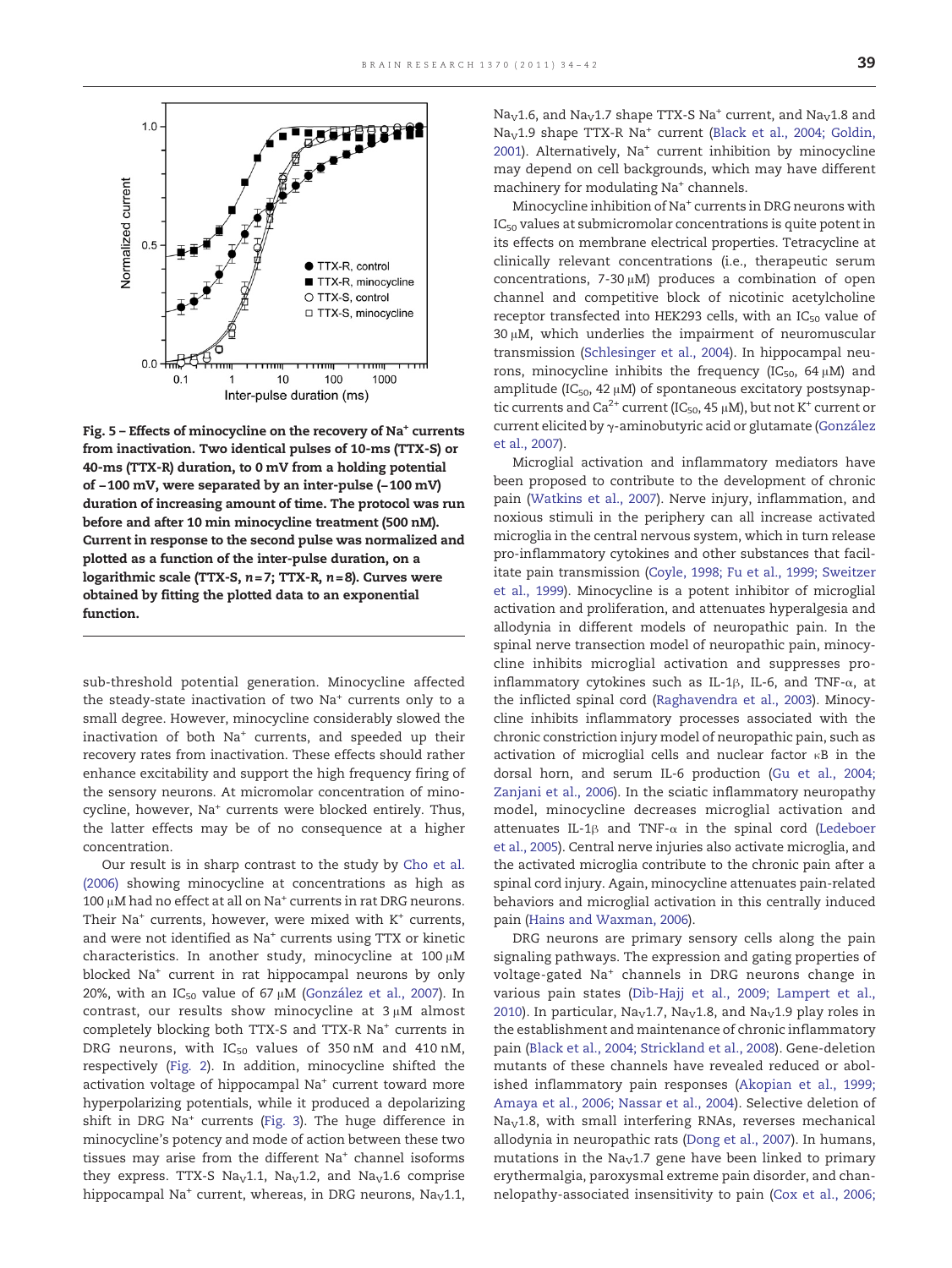[Fertleman et al., 2006; Yang et al., 2004](#page-7-0)). Blockers targeting Na<sup>+</sup> channels in the sensory neurons can be used to treat pain. For example, one peripherally acting compound, abbreviated BZP, has a high affinity and preferential selectivity for  $\text{Na}_{\text{V}}1.7$  over  $\text{Na}_{\text{V}}1.8$  and  $\text{Na}_{\text{V}}1.5$ . BZP reverses hyperalgesia in inflammatory pain and allodynia in neuropathic pain in rats without any impairment of motor coordination ([McGowan et al., 2009\)](#page-8-0). A-887826, an  $Na<sub>V</sub>1.8$ blocker, suppresses both evoked and spontaneous action potential firing in DRG neurons from rats with inflammation and attenuates allodynia in neuropathic rats [\(Zhang et al.,](#page-8-0) [2010](#page-8-0)). In view of the importance of Na<sup>+</sup> channels of DRG neurons in the pathogenesis of many different pain states, minocycline inhibition of the channels is considered to be related to its analgesic effects in addition to its inhibition of microglia in the spinal cord.

The p38 mitogen-activated protein kinases (MAPK) play an important role in nerve injury and inflammatory pain signal transduction in the DRG and spinal cord. Peripheral inflammation activates p38 via nerve growth factor in the soma of C fiber nociceptors in the DRG and increases TRPV1 channel expression, which is necessary for maintaining inflammatory heat hyperalgesia ([Ji et al., 2002\)](#page-8-0). Spinal nerve ligation also produces p38 activation in spinal microglia and DRG neurons, which contributes to the generation of mechanical allodynia ([Jin et al., 2003\)](#page-8-0). Activated p38 reduces the  $Na<sub>V</sub>1.6$  channel current by means of channel ubiquitination and internalization ([Gasser et al., 2010; Wittmack et al., 2005\)](#page-7-0). Contrastingly, p38 inhibition reduces both basal and TNF-α-stimulated TTX-R Na+ currents in DRG neurons without any effect on gating properties ([Jin and Gereau, 2006\)](#page-8-0). In the same context,  $N a_V 1.8$ and p38 are co-localized in DRG neurons, and phosphorylation of Na<sub>V</sub>1.8 by p38 increases Na<sub>V</sub>1.8 current density [\(Hudmon](#page-8-0) [et al., 2008](#page-8-0)). Extracellular signal-regulated kinase (ERK), another MAPK, is rapidly phosphorylated in DRG neurons after noxious stimuli, and an ERK inhibitor attenuates thermal hyperalgesia after capsaicin injection, suggesting an involvement of ERK in peripheral sensitization ([Dai et al., 2002\)](#page-7-0). ERK inhibition produces a depolarizing shift in the voltage dependence of both activation and steady-state inactivation of Na<sub>v</sub>1.7, without altering current density [\(Stamboulian et al.,](#page-8-0) [2010\)](#page-8-0). Minocycline prevents the activation of both p38 and ERK in microglial cells ([Hua et al., 2005; Nikodemova et al., 2006;](#page-8-0) [Tikka and Koistinaho, 2001](#page-8-0)). If the suppression of p38 or ERK occurred in the present study, however, it seemed to contribute minimally to minocycline inhibition of TTX-S and TTX-R Na<sup>+</sup> currents, since two types of Na<sup>+</sup> currents experienced rather similar modulation, with suppression of the current amplitude, a depolarizing shift in the activation voltage, and a slowed inactivation.

Rat microglia express  $\text{Na}_{\text{V}}1.1$ ,  $\text{Na}_{\text{V}}1.5$  and  $\text{Na}_{\text{V}}1.6$  [\(Black](#page-7-0) [et al., 2009](#page-7-0)). In experimental autoimmune encephalomyelitis and multiple sclerosis,  $Na<sub>V</sub>1.6$  expression increases in activated microglia. Na<sup>+</sup> channel blockers (phenytoin and TTX) reduce the release of IL-1 $\alpha$ , IL-1 $\beta$  and TNF- $\alpha$  from, and the migration and phagocytic function of, activated microglia [\(Black et al., 2009; Craner et al., 2005](#page-7-0)). Thus, Na+ channel inhibition may participate in minocycline inhibition of microglia, by which minocycline exerts analgesia and neuroprotection.

#### 4. Experimental procedures

#### 4.1. Cell preparation

All experiments were conducted in accordance with the guidelines and the approval of the Institutional Animal Ethics Committee. DRG neurons were isolated from Sprague–Dawley rats of 2–6 days old. Rats were decapitated and the spinal column was removed. DRGs in all spinal levels were harvested and desheathed in ice-cold  $Ca^{2+}/Mg^{2+}$ -free phosphate-buffered saline (PBS, Sigma-Aldrich, St. Louis, MO). The isolated tissue was then enzymatically digested, with 0.125% collagenase first (Type II-S, Sigma-Aldrich) for 15 min, and then with 0.25% trypsin (Type XI, Sigma-Aldrich) for 10 min, both in PBS at 36 °C. The treated tissues were rinsed with a culture medium composed of 10% fetal bovine serum (J R Scientific Inc., Woodland, CA) in Dulbecco's Modified Eagle Medium (GIBCO, Grand Island, NY). Individual cells were then mechanically dissociated by triturating the DRGs through fire-polished Pasteur pipettes. The dispersed cells were plated onto glass cover slips (12-mm diameter, Marienfeld GmbH, Germany), previously coated with 0.1 mg/ml poly-L-lysine (Sigma-Aldrich), in 35-mm diameter tissue culture dishes. The dishes filled with the culture medium were maintained in a humidified incubator at 36 °C under an atmosphere of 5%  $CO<sub>2</sub>$ . All recordings were made within 2–7 h of cell plating.

#### 4.2. Electrophysiological recording

Whole cell patch-clamp recordings of Na<sup>+</sup> currents in the acutely dissociated rat DRG neurons were performed at room temperature (22-24 °C). Voltage was controlled using an Axopatch 200B amplifier (Axon Instruments, Union City, CA) driven from a PC, from which pulse protocols were generated and into which data were stored for off-line analysis, using Clampex 8 software (Axon Instruments) and a digital interface (Digidata 1322A, Axon Instruments). Recordings were made in solutions to select out Na<sup>+</sup> currents, and Na<sup>+</sup> gradient was reduced in order to attain a good voltage-clamp of the currents. The external solution contained (mM): NaCl 30, choline chloride 120, tetraethylammonium chloride 20, Dglucose 5, HEPES 5,  $MgCl<sub>2</sub> 1$ ,  $CaCl<sub>2</sub> 1$ , and  $LaCl<sub>3</sub> 0.01$  (pH titrated to 7.4 with tetraethylammonium hydroxide). The internal solution contained (mM): NaCl 10, CsCl 65, CsF 70, and HEPES 10 (pH titrated to 7.2 with CsOH). Patch pipettes (between 0.9 and 1.0 MΩ) were pulled from borosilicate glass capillaries (G150TF-4, Warner Instrument, Hamden, CT) with a two-step vertical puller (PP83, Narishige, Tokyo, Japan) and heatpolished with a microforge (MF83, Narishige). An Ag-AgCl pellet/3 M KCl-agar bridge was used for the reference electrode. Capacity transients were cancelled and series resistance was compensated (70–90%) with amplifier circuitry. Linear leakage currents were digitally subtracted on-line by means of P/4 routines. The liquid junction potential of −4 mV measured between internal and external solution was corrected. All recordings were started at least 10 min after establishing the whole cell configuration to allow the Na+ current to stabilize. Currents were low-pass filtered at 5 kHz and digitally sampled at 50 kHz using Clampex 8 software.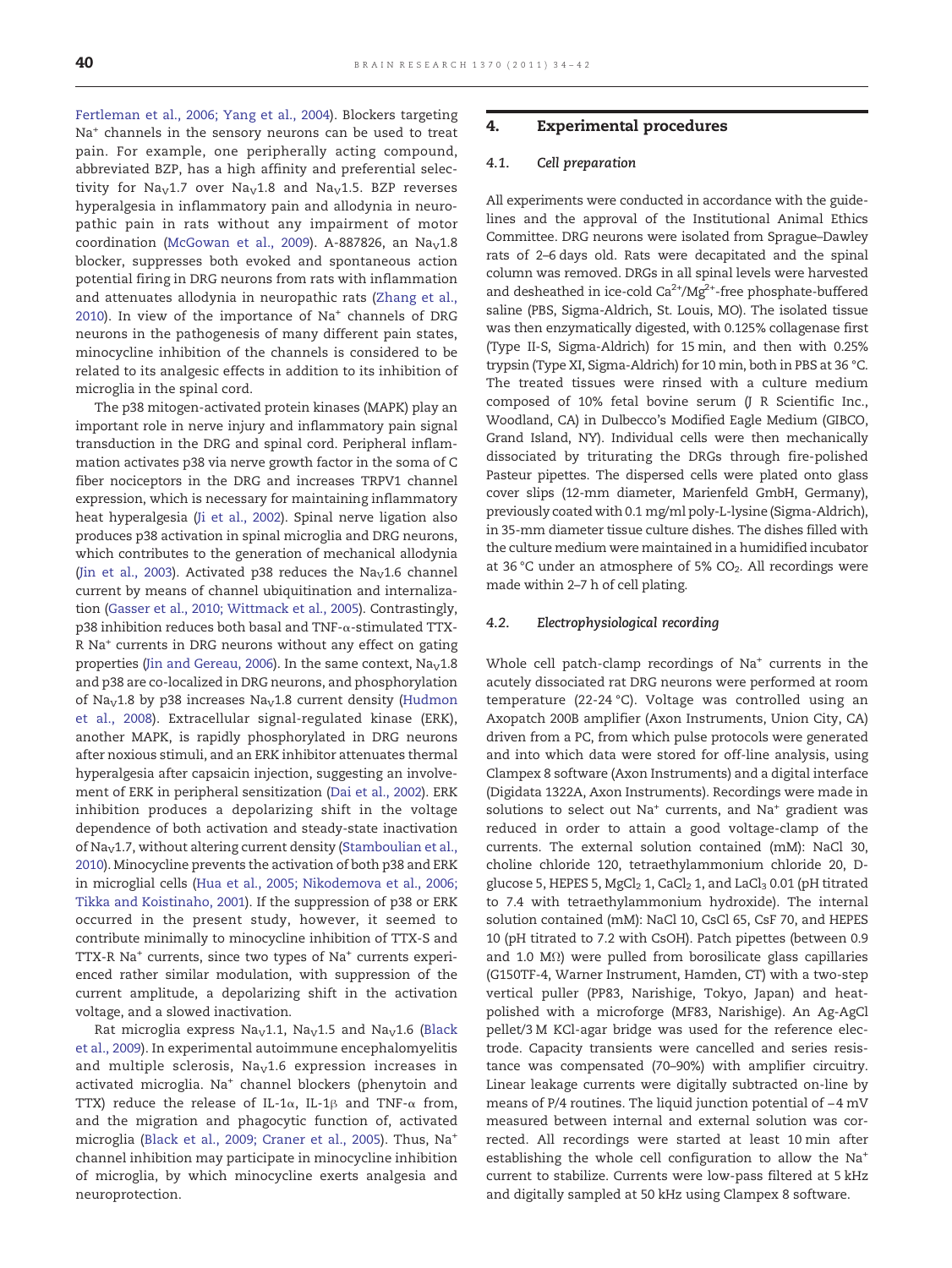<span id="page-7-0"></span>A fast Na+ current that inactivated within 2-3 ms at 0 mV depolarization in large-diameter neurons (>30 μm) was selected as the TTX-S Na<sup>+</sup> current, and its TTX sensitivity was confirmed with 100 nM TTX (Sigma-Aldrich) at the end of each experiment. TTX-R Na<sup>+</sup> current was recorded from smalldiameter neurons ( $<$  20  $\mu$ m) and isolated by eliminating TTX-S Na<sup>+</sup> current by including 100 nM TTX in the external solution in all experiments ([Roy and Narahashi, 1992](#page-8-0)).

Minocycline and tetracycline (Sigma-Aldrich) were dissolved in dimethylsulfoxide to form 1000-fold stock solutions. Stock solutions were stored frozen at −20 °C in small aliquots and diluted in the external solution to the desired concentrations immediately before use. All salts were obtained from Sigma-Aldrich.

Data were analyzed using Clampfit 8 (Axon Instruments) and SigmaPlot 9 (Jandel Scientific, San Rafael, CA) softwares. Data are presented as means± S.E.M. and n refers to the number of cells examined. Student's t-test was used for comparisons and statistical significance was set at P< 0.05.

#### Acknowledgments

This work was supported by the Korea Research Foundation Grant funded by the Korean Government (KRF-2008-314- C00251).

#### REFERENCES

- Akopian, A.N., Sivilotti, L., Wood, J.N., 1996. A tetrodotoxin-resistant voltage-gated sodium channel expressed by sensory neurons. Nature 379, 257–262.
- Akopian, A.N., Souslova, V., England, S., Okuse, K., Ogata, N., Ure, J., Smith, A., Kerr, B.J., McMahon, S.B., Boyce, S., Hill, R., Stanfa, L.C., Dickenson, A.H., Wood, J.N., 1999. The tetrodotoxin-resistant sodium channel SNS has a
	- specialized function in pain pathways. Nat. Neurosci. 2, 541–548.
- Amaya, F., Wang, H., Costigan, M., Allchorne, A.J., Hatcher, J.P., Egerton, J., Stean, T., Morisset, V., Grose, D., Gunthorpe, M.J., Chessell, I.P., Tate, S., Green, P.J., Woolf, C.J., 2006. The voltage-gated sodium channel Na<sub>v</sub>1.9 is an effector of peripheral inflammatory pain hypersensitivity. J. Neurosci. 26, 12852–12860.
- Amin, A.R., Attur, M.G., Thakker, G.D., Patel, P.D., Vyas, P.R., Patel, R.N., Patel, I.R., Abramson, S.B., 1996. A novel mechanism of action of tetracyclines: effects on nitric oxide synthases. Proc. Natl. Acad. Sci. USA 93, 14014–14019.
- Amir, R., Argoff, C.E., Bennett, G.J., Cummins, T.R., Durieux, M.E., Gerner, P., Gold, M.S., Porreca, F., Strichartz, G.R., 2006. The role of sodium channels in chronic inflammatory and neuropathic pain. J. Pain 7, S1–S29.
- Black, J.A., Liu, S., Tanaka, M., Cummins, T.R., Waxman, S.G., 2004. Changes in the expression of tetrodotoxin-sensitive sodium channels within dorsal root ganglia neurons in inflammatory pain. Pain 108, 237–247.
- Black, J.A., Liu, S., Waxman, S.G., 2009. Sodium channel activity modulates multiple functions in microglia. Glia 57, 1072–1081.
- Block, M.L., Hong, J.S., 2005. Microglia and inflammation-mediated neurodegeneration: multiple triggers with a common mechanism. Prog. Neurobiol. 76, 77–98.
- Blum, D., Chtarto, A., Tenenbaum, L., Brotchi, J., Levivier, M., 2004. Clinical potential of minocycline for neurodegenerative disorders. Neurobiol. Dis. 17, 359–366.
- Cho, I.H., Chung, Y.M., Park, C.K., Park, S.H., Li, H.Y., Kim, D., Piao, Z.G., Choi, S.Y., Lee, S.J., Park, K., Kim, J.S., Jung, S.J., Oh, S.B., 2006. Systemic administration of minocycline inhibits formalin-induced inflammatory pain in rat. Brain Res. 1072, 208–214.
- Colovic, M., Caccia, S., 2003. Liquid chromatographic determination of minocycline in brain-to-plasma distribution studies in the rat. J. Chromatogr. B Anal. Technol. Biomed. Life Sci. 791, 337–343.
- Cox, J.J., Reimann, F., Nicholas, A.K., Thornton, G., Roberts, E., Springell, K., Karbani, G., Jafri, H., Mannan, J., Raashid, Y., Al-Gazali, L., Hamamy, H., Valente, E.M., Gorman, S., Williams, R., McHale, D.P., Wood, J.N., Gribble, F.M., Woods, C.G., 2006. An SCN9A channelopathy causes congenital inability to experience pain. Nature 444, 894–898.
- Coyle, D.E., 1998. Partial peripheral nerve injury leads to activation of astroglia and microglia which parallels the development of allodynic behavior. Glia 23, 75–83.
- Craner, M.J., Damarjian, T.G., Liu, S., Hains, B.C., Lo, A.C., Black, J.A., Newcombe, J., Cuzner, M.L., Waxman, S.G., 2005. Sodium channels contribute to microglia/macrophage activation and function in EAE and MS. Glia 49, 220–229.
- Cummins, T.R., Sheets, P.L., Waxman, S.G., 2007. The roles of sodium channels in nociception: implications for mechanisms of pain. Pain 131, 243–257.
- Dai, Y., Iwata, K., Fukuoka, T., Kondo, E., Tokunaga, A., Yamanaka, H., Tachibana, T., Liu, Y., Noguchi, K., 2002. Phosphorylation of extracellular signal-regulated kinase in primary afferent neurons by noxious stimuli and its involvement in peripheral sensitization. J. Neurosci. 22, 7737–7745.
- Dib-Hajj, S.D., Tyrrell, L., Black, J.A., Waxman, S.G., 1998. NaN, a novel voltage-gated Na channel, is expressed preferentially in peripheral sensory neurons and down-regulated after axotomy. Proc. Natl. Acad. Sci. USA 95, 8963–8968.
- Dib-Hajj, S.D., Cummins, T.R., Black, J.A., Waxman, S.G., 2007. From genes to pain:  $Na<sub>v</sub>$  1.7 and human pain disorders. Trends Neurosci. 30, 555–563.
- Dib-Hajj, S.D., Black, J.A., Waxman, S.G., 2009. Voltage-gated sodium channels: therapeutic targets for pain. Pain Med. 10, 1260–1269.
- Djouhri, L., Newton, R., Levinson, S.R., Berry, C.M., Carruthers, B., Lawson, S.N., 2003. Sensory and electrophysiological properties of guinea-pig sensory neurones expressing Na<sub>v</sub>1.7 (PN1) Na+ channel α subunit protein. J. Physiol. 546, 565–576.
- Domercq, M., Matute, C., 2004. Neuroprotection by tetracyclines. Trends Pharmacol. Sci. 25, 609–612.
- Dong, X.W., Goregoaker, S., Engler, H., Zhou, X., Mark, L., Crona, J., Terry, R., Hunter, J., Priestley, T., 2007. Small interfering RNA-mediated selective knockdown of  $Na<sub>V</sub>1.8$ tetrodotoxin-resistant sodium channel reverses mechanical allodynia in neuropathic rats. Neuroscience 146, 812–821.
- Fertleman, C.R., Baker, M.D., Parker, K.A., Moffatt, S., Elmslie, F.V., Abrahamsen, B., Ostman, J., Klugbauer, N., Wood, J.N., Gardiner, R.M., Rees, M., 2006. SCN9A mutations in paroxysmal extreme pain disorder: allelic variants underlie distinct channel defects and phenotypes. Neuron 52, 767–774.
- Fu, K.Y., Light, A.R., Matsushima, G.K., Maixner, W., 1999. Microglial reactions after subcutaneous formalin injection into the rat hind paw. Brain Res. 825, 59–67.
- Gasser, A., Cheng, X., Gilmore, E.S., Tyrrell, L., Waxman, S.G., Dib-Hajj, S.D., 2010. Two Nedd4-binding motifs underlie modulation of sodium channel Na<sub>v</sub>1.6 by p38 MAPK. J. Biol. Chem. 285, 26149–26161.
- Goldin, A.L., 2001. Resurgence of sodium channel research. Annu. Rev. Physiol. 63, 871–894.